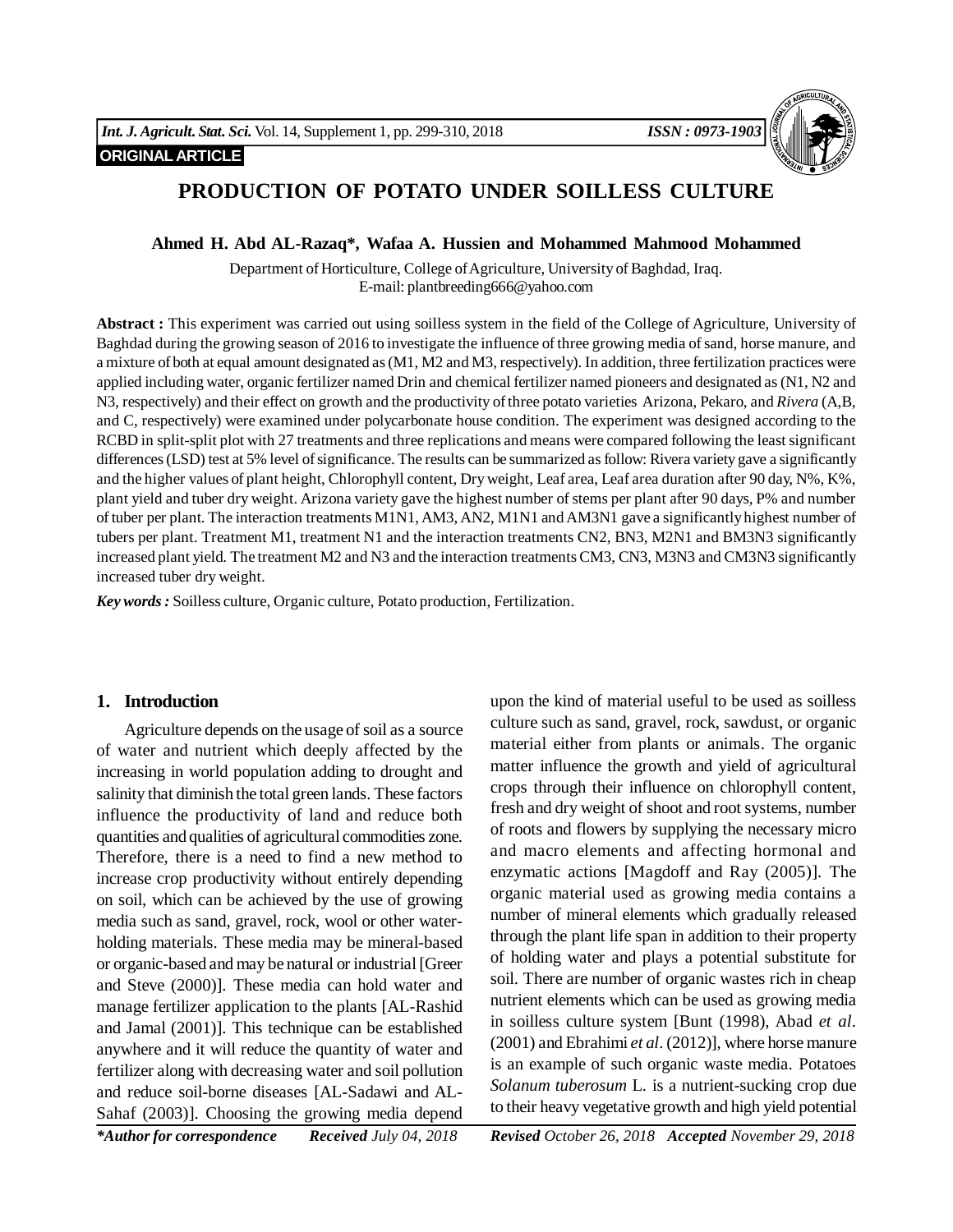through the growing seasons (90-120 day from transplanting to harvesting) [Al-Sahaf (1994)]. Many research projects were focused on optimizing potato fertilization practices but none of which incorporated different types of growing media with nutrient application. The aim of this research work was to study the influence of growing media and nutrient solution on growth and productivity of three potato varieties in soilless system.

#### **2. Materials and Methods**

A field experiment was implemented in polycarbonate house, Department of Horticulture and Landscape Gardening, College of Agriculture, University of Baghdad, where potato tubers (40-50g) were planted in plastic pots (16 L) and field practices were applied as needed. The experiment was designed according to the RCBD with three replications in splitsplit plot design where potato varieties represent the main plot, substrates in sub-plot, while nutrients in subsub-plot [Al-Rawi and Khalafulla (1980)]. This combination yielded 27 experimental units  $(3\times3\times3)$  in which each treatment replicated three times and means were compared according to the LSD at 5% level of significance.

- **1. Varieties:** Arizona, Pekaro and rivera (A, B and C, respectively)
- **2. Substrate:** Sand, Horse manure, 1/1 of sand and horse manure (M1, M2, and M3, respectively).
- **3. Nutrient:** Water, Drin (organic N 6.3%, organic carbon 19% weight/ weight and amino acids 19% weight/ weight) at  $1ml L^{-1}$ , and Pioneers (chemical fertilizer) (N,P,K $/$  20-20-20) at the rate of 1.25g pot<sup>-1</sup> (N1, N2 and N3)

Plants were sprayed until drip point in the early mornings with the aid of water surfactant.

Studied characters include:

- 1. Vegetative growth
- a. Plant height
- b. Stem number after 30, 60 and 90 days
- c. Leaf area (dcm<sup>2</sup> ) by digimizer after 30, 60 and 90 days
- d. Leaf Area Duration dm<sup>2</sup> days: To correlate dry matter yield with LAI [Power *et al.* (1967)] integrated the LAI with time and called Leaf Area Duration. LAD takes into account, both the duration and extent of photosynthetic tissue of the crop

canopy. The LAD is expressed in days after 30, 60 and 90 days.

$$
LAD = L \times time
$$

$$
LAD = \frac{L_1 + L_2}{2} \times (t_2 - t_1)
$$

 $L_1$  = LAI at the first stage

 $L_2 = LAI$  at the second stage,  $(t_2 - t_1) = Time$  interval in days [Power *et al*. (1967)].

e. Leaf chlorophyll content (mg 100g fresh wet<sup>-1</sup>): chlorophyll was extracted from fresh leaf following the protocol of Abaas and Abaas (1992) with 80% aceton. The extract optical density was measured on 645 and 665 nm wave length and chlorophyll content mgL-1 was determined according to the below equation:

Total chlorophyll (mg  $L^{-1}$ )= 20.2 × OD 645 nm+ 8.02×OD663

mg  $L^{-1}$  change to mg 100g fresh wet<sup>-1</sup> according to relation

mg 100g fresh wet<sup>-1</sup> = 
$$
\frac{mg L^{-1}}{\text{Final extract}} \times \frac{100}{\text{Sample}}
$$
  
volume (L) weight (g)

- f. Leaves nutrient content  $(N, P, K)$ : Leaves were collected and washed under tap water and then dried on  $(60-70\degree C)$  until weight stabled, sieved, and digested by  $H_2SO_4$  and  $HCLO_4$ , nutrient determinate as below:
	- 1. Nitrogen N% : by Micro Kjeldahl.
	- 2. Phosphorus p%: phosphorus determined by using Ammonium molybdate and ascorbic acid using UV - VIS Spectrophotometer 80 D model on 662 nm.
	- 3. Potassium K%: determined by Flame photometer.
- g. Tuber's dry matter % : pieces of collected tubers were weighted and dried in oven at 60-70<sup>o</sup>C until weight stable. After that weight and dry matter % measured according to equation

Tuber Dry weight Tuber Dry matte (%) = \_\_\_\_\_\_\_\_\_\_\_\_\_\_\_\_\_\_\_\_\_\_\_\_ × 100 Tuber Fresh weight

h. Plant dry weight  $(g$  plant<sup>-1</sup>): determined by measuring plant fresh and dry weight and calculated according to the given equation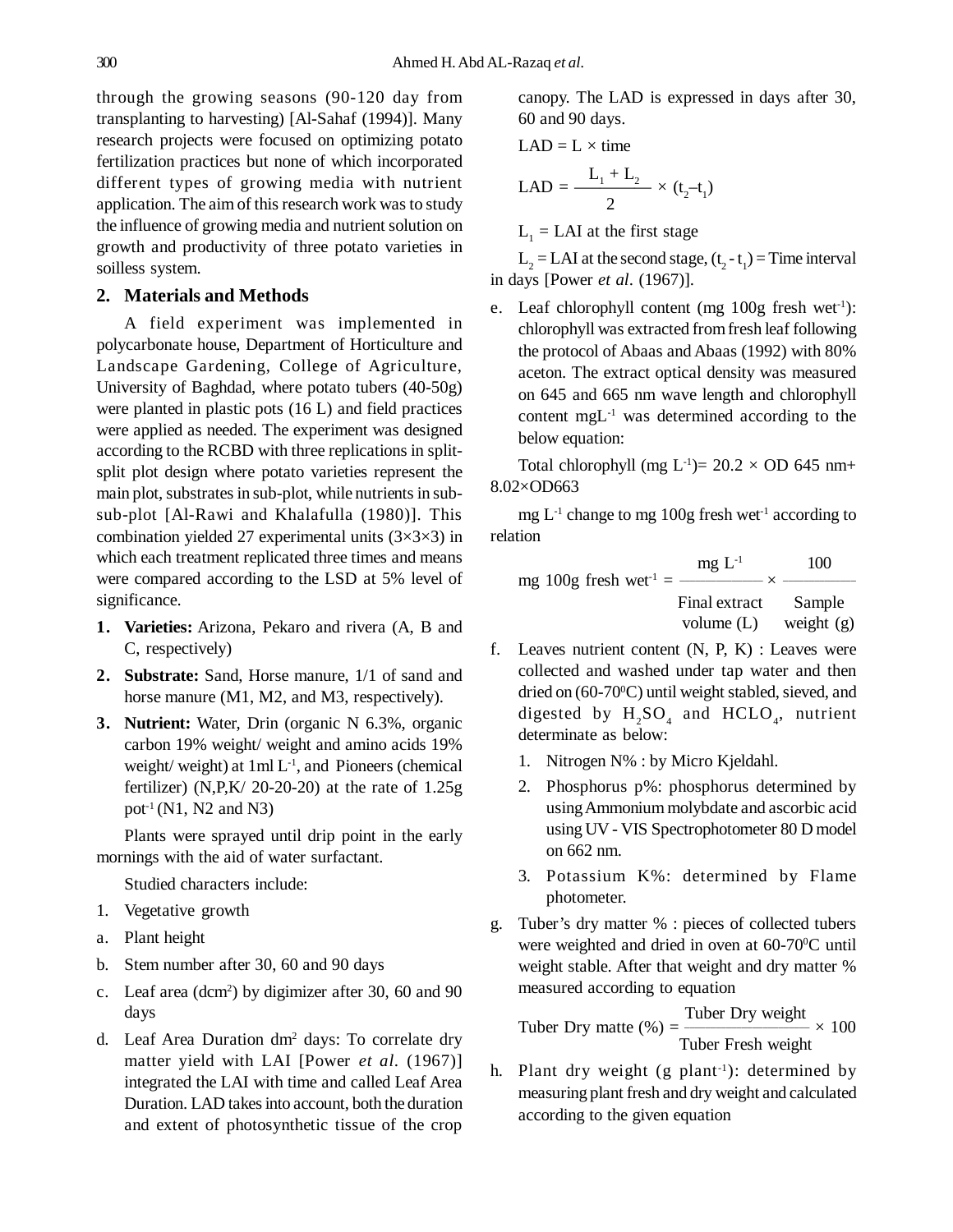Plant dry weight Plant dry matter (g plant<sup>-1</sup>) =  $\frac{1}{2}$   $\frac{1}{2}$   $\frac{1}{2}$   $\times 100$ Plant Fresh weight

- i. Tubers number plant<sup>-1</sup>: calculated by dividing plants tubers by plants count.
- j. Productivity  $(g \text{ plant}^{-1})$ : estimated from dividing the yield of experimental unit by the number of plant.

### **3. Results and Discussion**

Vegetative growth is the final outcome of the interaction between the environment and the genotype which denotes plants field behavior and predict the yield. As indicator of plant strength, plant height was taken. Table 1 shows a significant effect of plant genetic structure where, C variety showed an increase in plant height with an average of 64.32cm plnt<sup>-1</sup>, while the 'A' variety gave the lowest height of 53.37 cm. Moreover, M3 and N2 gave an average height of 60.65 and 58.69 cm, respectively while the M2 and N3 plants gave the lowest plant height of 52.78 and 56.46 cm, respectively. As for the interaction, M2×C, N2×C and N2×M3 gave an average height of 67.90, 66.41 and 63.44 cm, respectively while the M2×B, N3×A and N2×M2 plants gave the lowest height of 44.33, 50.44 and 51.29 cm, respectively. The interaction effect of N3×M2×C gave an average height of 68.33cm while the N1×M2×A and N2×M2×B plants gave the lowest height of 41.67cm. A significant effect of C variety was observed in terms of chlorophyll content in leaves which gave 181.32 mg 100g fresh weight while the A variety plants gave the least leaves chlorophyll content of 161.21 mg 100g fresh weight. On the other hand, M3 and N3 gave an average chlorophyll content of 180.49 and 175.66 mg 100g fresh weight, respectively while the M1 and N1 plants gave the lowest value of 159.83 and 167.53 mg 100g fresh weight, respectively. The interaction effect of M3×C, N3×C and N3×M3 gave an average leaves chlorophyll content of 187.78, 185.25 and 182.57 mg 100g fresh weight, respectively while the M1×A, N1×A and N1×M1 plants gave the least leaves chlorophyll content of 147.28, 157.57 and 151.59 mg 100g fresh weight, respectively. The three way interaction (N3×M3×C) gave an average leaves chlorophyll content of 189.46 mg 100g fresh weight while the N1×M1×A plants gave the least leaves chlorophyll content of 142.54 mg 100g fresh.

A significant outcomes were obtained from C, M3, and N2 in terms of plant dry weight that yielded 60.54, 57.34 and 56.63 g plant<sup>-1</sup>, respectively while the A variety, M1 substrate and N1 nutrient gave the lowest

plant dry weight of 50.65, 54.15 and 53.94 g plant<sup>-1</sup>, respectively. The interaction effect of M3×C, N2×C and N2×M3 gave an average plant dry weight of 61.70, 60.69 and 58.00 g plant<sup>-1</sup>, respectively while the M2 $\times$ A,  $N1\times A$  and  $N1\times M1$  plants gave the lowest plant dry weight of 49.88, 48.10 and  $51.46 \text{ g plant}$ <sup>1</sup>, respectively. In addition,  $N2 \times M3 \times C$  gave an average plant dry weight of 63.14 g plant<sup>-1</sup> while the  $N1\times M1\times B$  plants gave the lowest plant dry weight of 46.70g. Data in Table 2 shows no significant differences among the varieties, substrate and nutrient concerning plant stem number while M3×B, N1×B and N2×M3 was superior  $(4.22, 4.33, 3.95)$  stem plant<sup>-1</sup>, respectively when compared with (2.88, 2.77 and 3.14) stem plant-1 in M1\*A, N1\*A and N2\*M2, respectively. It is observed that after 60 days, A and B varieties and M3 substrate increased total plant stem by 5.03, 5.03 and 4.99 stem plant-1, respectively while the C varieties and M1 substrate gave  $4.10$  and  $4.29$  stem plant<sup>-1</sup>. There was a significant superiority of M2×A, A×N2, N3×A, B×N1, N3×B and N2×M3 (5.88, 5.22, 5.22, 5.225.22 and 5.16 stem plant<sup>-1</sup>) respectively as compared with  $(3.66, 3.52)$ and 4.00 stem plant<sup>-1</sup>) in M1×A, N3×C and N3×M1, respectively. Our data showed that the N3×M2×B was significantly superior  $(6.33)$  stem plant<sup>-1</sup> over 3.00 stem plant-1 in both N1×M1×A and N2×M1×B. It was noted that the A variety and M3 substrate gave a significant increase in plant stems after 90 days and scored 6.14 and  $6.35$  stem plant<sup>-1</sup> when compared with C variety and M1 substrate that gave 4.87 and 4.75 stem.plant-1 while M2×A, M3×B, N2×A, N3×B and N1×M3 showed significant superiority of 7.44, 7.44, 6.44, 6.44 and 6.66 stem plant<sup>-1</sup>, respectively as compared with 4.11, 4.42 and 4.44 stem plant<sup>-1</sup> in M1×A, N3×C and N2×M1, respectively. The all way interaction treatment  $N3\times M2\times A$  increased plant stem (8.00 stem plant<sup>-1</sup>) as compared with (3.33 stem plant<sup>-1</sup>) in  $N1\times M1\times A$ treatment. Data in Table 2 showed that B variety, M3 substrate and N3 nutrient significantly increased leaf area after 30 days of planting at (19.51, 17.11 and 16.33 dcm<sup>2</sup> plant-1) as compared with the least leaf area of  $(12.33, 12.07, and 13.40)$  dcm<sup>2</sup> plant<sup>-1</sup>) in C Variety, M1 substrate and N1 nutrient, respectively while M3×B,  $N3\times B$  and  $N3\times M3$  gave a significant superiority in leaf area of  $(23.33, 20.66 \text{ and } 18.33 \text{ dom}^2 \text{ plant}^1)$  as compared with  $(8.66, 10.33 \text{ and } 10.55 \text{ dom}^2 \text{ plant}^1)$  in M1×C, N1×C and N1×M1. Finally, the interaction treatment N3×M3×B increased plant leaf area (25.00 dcm<sup>2</sup> plant<sup>-1</sup>) as compared with  $(7.00 \text{ dcm}^2 \text{ plant}^{-1})$  in N1×M1×C treatment.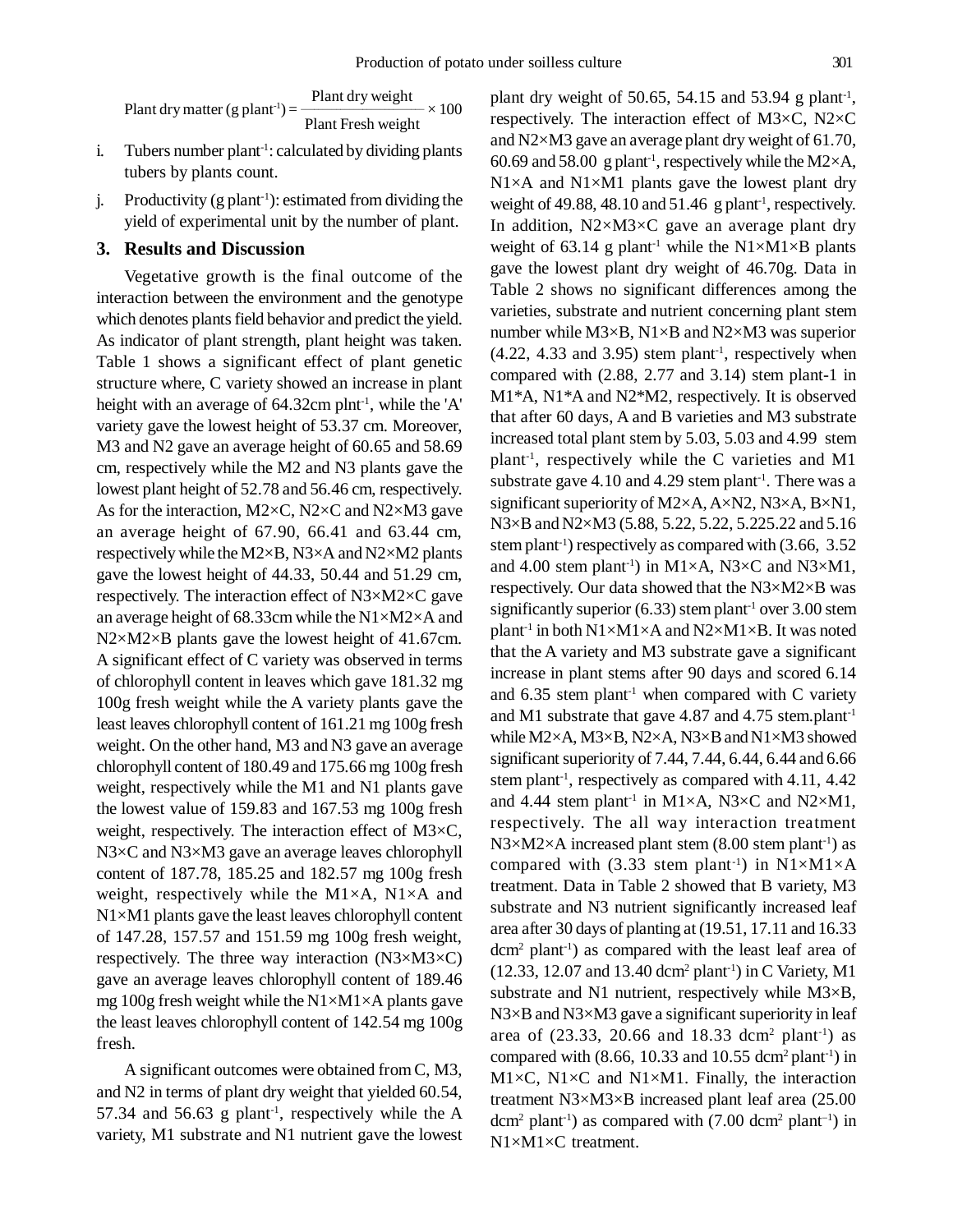*Table 1 continued...*

| <b>Treatments</b>       |                | Height<br>of plant<br>$cm$ plant <sup>-1</sup> | <b>Chlorophyll</b><br>content<br>$mg100^{-1}$ | Dry<br>weight<br>$g$ plant <sup>-1</sup> |  |
|-------------------------|----------------|------------------------------------------------|-----------------------------------------------|------------------------------------------|--|
|                         | A              | 53.37                                          | 161.21                                        | 50.65                                    |  |
| varieties               | B              | 55.00                                          | 170.62                                        | 55.53                                    |  |
|                         | $\mathsf{C}$   | 64.32                                          | 181.32                                        | 60.54                                    |  |
| L.S.D.                  |                | 1.45                                           | 2.73                                          | 1.61                                     |  |
|                         | M1             | 59.35                                          | 159.83                                        | 54.15                                    |  |
| Media                   | M2             | 52.78                                          | 172.83                                        | 55.21                                    |  |
|                         | M <sub>3</sub> | 60.65                                          | 180.49                                        | 57.34                                    |  |
| L.S.D.                  |                | 2.53                                           | 3.54                                          | 1.00                                     |  |
|                         | N1             | 57.54                                          | 167.53                                        | 53.94                                    |  |
| Nutrients               | N2             | 58.69                                          | 169.96                                        | 56.63                                    |  |
|                         | N <sub>3</sub> | 56.46                                          | 175.66                                        | 56.14                                    |  |
| L.S.D.                  |                | 1.84                                           | 3.37                                          | 1.37                                     |  |
|                         | $M1*A$         | 54.78                                          | 147.28                                        | 50.85                                    |  |
|                         | $M2*A$         | 46.11                                          | 160.97                                        | 49.88                                    |  |
|                         | $M3*A$         | 59.22                                          | 175.38                                        | 51.22                                    |  |
| varieties               | $M1*B$         | 61.33                                          | 160.25                                        | 50.86                                    |  |
| *Media                  | $M2*B$         | 44.33                                          | 173.29                                        | 56.60                                    |  |
|                         | $M3*B$         | 59.33                                          | 178.31                                        | 59.12                                    |  |
|                         | $M1*C$         | 61.95                                          | 171.95                                        | 60.75                                    |  |
|                         | $M2*C$         | 67.90                                          | 184.24                                        | 59.17                                    |  |
|                         | $M3*C$         | 63.11                                          | 187.78                                        | 61.70                                    |  |
| L.S.D.                  |                | 3.70                                           | 5.33                                          | 1.88                                     |  |
|                         | $N1*A$         | 56.33                                          | 157.57                                        | 48.10                                    |  |
|                         | $N2*A$         | 53.33                                          | 160.00                                        | 53.84                                    |  |
|                         | $N3*A$         | 50.44                                          | 166.04                                        | 50.00                                    |  |
|                         | $N1*B$         | 55.33                                          | 167.88                                        | 53.28                                    |  |
| varieties<br>*Nutrients | $N2*B$         | 56.33                                          | 168.30                                        | 55.37                                    |  |
|                         | $N3*B$         | 53.33                                          | 175.67                                        | 57.93                                    |  |
|                         | $N1*C$         | 60.94                                          | 177.13                                        | 60.44                                    |  |
|                         | $N2*C$         | 66.41                                          | 181.58                                        | 60.69                                    |  |
|                         | $N3*C$         | 65.62                                          | 185.25                                        | 60.48                                    |  |
| L.S.D.                  |                | 2.81                                           | 5.16                                          | 2.29                                     |  |
|                         | $N1*M1$        | 60.56                                          | 151.59                                        | 51.46                                    |  |
|                         | $N2*M1$        | 61.33                                          | 160.62                                        | 56.43                                    |  |
| Media<br>*Nutrients     | $N3*M1$        | 56.17                                          | 167.27                                        | 54.56                                    |  |
|                         | $N1*M2$        | 52.05                                          | 172.91                                        | 53.93                                    |  |
|                         | $N2*M2$        | 51.29                                          | 168.46                                        | 55.47                                    |  |
| L.S.D.                  | $N3*M2$        | 55.00                                          | 177.13                                        | 56.24                                    |  |

**Table 1 :**Effect of varieties, substrate and nutrient on some vegetative characters.

N3 treatments showed an increase in leaf area of 44.91, 39.87 and 38.12 dcm<sup>2</sup> plant<sup>-1</sup>, respectively as compared with 32.69, 33.68, and  $36.21$  dcm<sup>2</sup> plant<sup>-1</sup> in A, M1 and N1, respectively. The interaction treatments M3×C, N3×C, and N3×M3 gave 46.74, 45.47 and 42.84 dcm<sup>2</sup> plant-1, respectively with a clear augmented effect as compared with 25.97, 30.41, 33.58, 33.58 dcm<sup>2</sup> plant<sup>-1</sup> in M1×A, N1×A, N1×M1, N3×M1. Nevertheless, N1×M3×C treatment gave 46.73 dcm2 plant-1 as compared with 24.80 dcm<sup>2</sup> plant-1 in N3×M1×A treatment. As for 90 days after planting, C, M3 and N3 significantly increased leaf area of 70.65, 52.58 and 50.10 dcm<sup>2</sup> plant<sup>-1</sup>, respectively when compared with 26.02, 43.29, and 43.75 dcm<sup>2</sup> plant<sup>-1</sup> in A, M1 and N1, respectively. The interaction treatments M3×C, N3×C, and N3×M3 showed a significant increase in leaf area and gave 79.65, 73.63 and 55.48 dcm<sup>2</sup> plant-1, respectively when compared with 19.00, 22.92 and 38.68 dcm<sup>2</sup> plant<sup>-1</sup> in M2×A, N1×A and N1×M1 treatments, respectively while N3×M3×C treatment gave  $82.55$  dcm<sup>2</sup> plant<sup>-1</sup> as compared with 16.65 dcm<sup>2</sup> plant<sup>-1</sup> in N2×M2×A treatment. Regarding the leaf area duration after 30 days, it was exhibited that the B variety, M3 substrate, and N3 nutrient gave 0.414, 0.363 and 0.346 dm<sup>2</sup> days while the 0.261, 0.256 and 0.284 dm<sup>2</sup> days in C Variety, M1 substrate and N1 nutrient. However, the interaction treatments showed a significant effect when M3×B, N3×B, and N3×M3 gave 0.495, 0.438, and 0.389 dm<sup>2</sup> days, respectively. On the other hand,  $M1 \times C$ ,  $N1\times C$  and  $N1\times M1$  gave the least leaf area duration of  $0.184$ ,  $0.219$  and  $0.224$  dm<sup>2</sup> days. The three way interaction N3×M3×B significantly increased leaf area duration to 0.530 dm<sup>2</sup> days while the N1 $\times$ M1 $\times$ A treatment gave 0.191 dm<sup>2</sup> days. The B Variety, M3 substrate and N3 nutrient significantly affect leaf area duration after 60 days of planting and gave 0.996, 0.955 and 0.932 dm<sup>2</sup> days as compared with 0.828,  $0.896$  and  $0.922$  dm<sup>2</sup> days in A variety, M2 substrate and N1 nutrient, respectively. The

After 60 days of planting, C, M3, and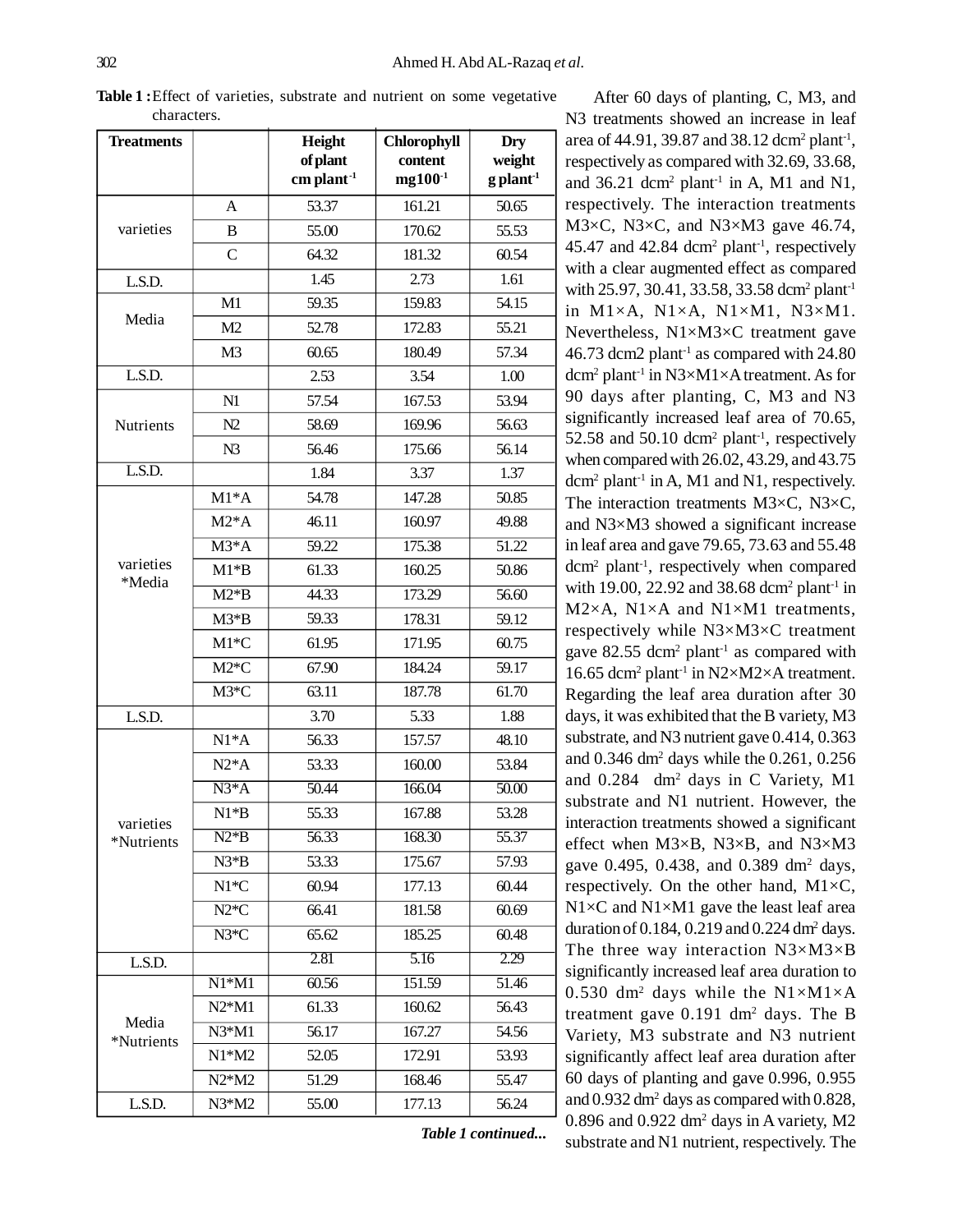*Table 1 continued...*

|            | $N1*M3$   | 60.00 | 178.08 | 56.43              |
|------------|-----------|-------|--------|--------------------|
|            | $N2*M3$   | 63.44 | 180.81 | 58.00              |
|            | $N3*M3$   | 58.22 | 182.57 | 57.60              |
| L.S.D.     |           | 3.51  | 5.75   | 2.14               |
|            | $N1*M1*A$ | 63.00 | 142.54 | 48.79              |
|            | $N2*M1*A$ | 54.33 | 148.49 | 55.02              |
|            | $N3*M1*A$ | 47.00 | 150.81 | 48.73              |
|            | $N1*M2*A$ | 41.67 | 158.79 | 47.79              |
|            | $N2*M2*A$ | 44.33 | 155.58 | 54.01              |
|            | $N3*M2*A$ | 52.33 | 168.53 | 47.83              |
|            | $N1*M3*A$ | 64.33 | 171.39 | 47.73              |
|            | $N2*M3*A$ | 61.33 | 175.94 | 52.49              |
|            | N3*M3*A   | 52.00 | 178.79 | 53.43              |
| verities   | $N1*M1*B$ | 66.67 | 151.07 | 46.70              |
| *Media     | $N2*M1*B$ | 63.00 | 157.85 | 51.47              |
| *Nutrients | $N3*M1*B$ | 54.33 | 171.83 | 54.41              |
|            | $N1*M2*B$ | 47.00 | 174.97 | 54.37              |
|            | $N2*M2*B$ | 41.67 | 169.19 | 56.28              |
|            | $N3*M2*B$ | 44.33 | 175.73 | 59.14              |
|            | $N1*M3*B$ | 52.33 | 177.60 | 58.75              |
|            | $N2*M3*B$ | 64.33 | 177.88 | 58.36              |
|            | N3*M3*B   | 61.33 | 179.46 | 60.23              |
|            | $N1*M1*C$ | 52.00 | 161.17 | 58.89              |
|            | $N2*M1*C$ | 66.67 | 175.51 | 62.81              |
|            | N3*M1*C   | 67.18 | 179.17 | 60.55              |
|            | $N1*M2*C$ | 67.49 | 184.97 | $\overline{59.63}$ |
|            | N2*M2*C   | 67.88 | 180.62 | 56.12              |
|            | $N3*M2*C$ | 68.33 | 187.13 | 61.75              |
|            | N1*M3*C   | 63.33 | 185.26 | 62.81              |
|            | N2*M3*C   | 64.67 | 188.61 | 63.14              |
|            | N3*M3*C   | 61.33 | 189.46 | 59.14              |
| L.S.D.     |           | 5.67  | 9.60   | 3.77               |

interactions treatments of M3×C, N1×B, and N3×M1 also gave a significant increase in leaf area duration by 1.151, 1.129 and 1.048 dm<sup>2</sup> days while 0.722, 0.727 and  $0.824$  dm<sup>2</sup> days were for M2×A, N1×A and N1×M1, respectively. The interaction treatment  $N2\times M3\times C$  gave 1.221 dm<sup>2</sup> days but 0.640 dm<sup>2</sup> days in N3×M3×B treatment. After 90 days of planting, C Varity, M2 substrate and N2 nutrient significantly increased leaf area duration and scored 1.039, 1.026, and 0.997 dm<sup>2</sup> days when compared with 0.970, 0.970, 0.933 and 0.988  $dm^2$  days in A, B, M1, and N1,

respectively. The M2×A, N1×C and N1×M2 interactions gave 1.062, 1.107, and 1.139 dm<sup>2</sup> days as compared to 0.792, 0.886 and 0.886 dm<sup>2</sup> days in M1×A, N1×A, and N1×M3 while N3×M3×A gave 1.237 dm<sup>2</sup> days as compared with 0.736 dm<sup>2</sup> days in N1×M1×A treatment. The results in Table 3 showed that N% in the leaves in C variety, M3 substrate, and N3 nutrient had the highest means of 2.51, 2.33, and 2.26%, respectively whereas the lowest means of 1.93, 2.03 and 2.00% were at the 'A' variety, M1 substrate and N1 nutrient, respectively. The interaction between M3×C, N2×C, and N2×M3 significantly increased N% and gave 2.68, 2.56, and 2.41% while  $M2 \times B$ ,  $N1\times A$  and  $N1\times M1$  gave the least means of 1.86, 1.71 and %1.77, respectively. The highest value of nitrogen percentage was exhibited in N3×M3×C treatment which gave 2.74% while the least value of 1.48% was in  $N1 \times M1 \times A$  treatment. A significant phosphorous leaf percentage was recorded in A and N3 which yielded 0.62 and 0.64%), respectively while the least were 0.45 and 0.47% in C Varity and N2 nutrient. The M1×B, N3×A, and N3×M1 treatments increased phosphorus percentage to 0. 68, 0.87 and 0.70%, respectively as compared with the lowest means of 0.42, 0.43 and 0.46% in M1 $\times$ C, N3 $\times$ C, N2 $\times$ M1 and N2×M2, respectively. Subsequently, N3×M3×A interaction treatment gave higher phosphorus percentage of 0.89% as compared with  $0.26$  in N1×M1×A treatment. The C Variety, M3 substrate, and N3 nutrient resulted higher K% of 3.56, 3.54 and 3.48%, respectively while the least percentages of potassium were 3.13, 3.17 and 3.25% which

observed in A Varity, M1 substrate, and N1 nutrient, respectively. The M3×B, N3×C, and N3×M3 interaction treatments gave higher K% of  $(3.75, 3.64,$  and  $3.61\%)$ respectively as compared with 2.97, 2.87 and 2.90% in  $M1\times A$ , N1 $\times A$  and N1 $\times M1$ , respectively. Finally, N3×M3×B interaction treatment showed higher K% of 3.86% as compared with 2.26% in  $N1\times M1\times A$ treatment.

The 'A' variety, M1 substrate and N1 nutrient showed significant superiority in plant tuber count of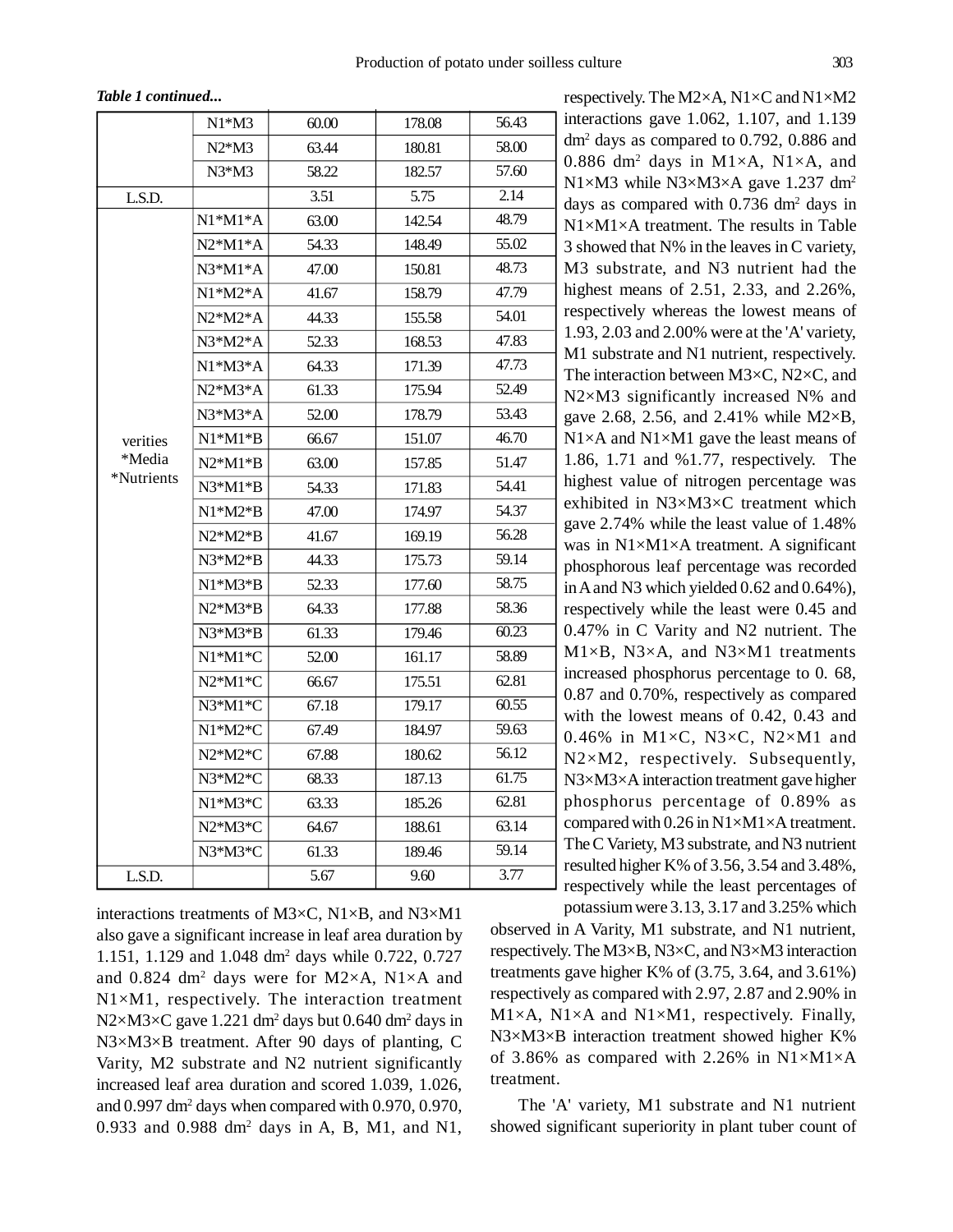|            |                          | <b>Table 2</b> : Effect of varieties, substrate and nutrient on stem number, leaf area and leaf area duration. |                                   |                                   |                                          |                                                          |                                               |                          |                          |                          |
|------------|--------------------------|----------------------------------------------------------------------------------------------------------------|-----------------------------------|-----------------------------------|------------------------------------------|----------------------------------------------------------|-----------------------------------------------|--------------------------|--------------------------|--------------------------|
| Treatment  |                          | Stem No. after                                                                                                 | <b>Er</b><br>Stem No. aft         | Stem No. after                    | Leaf area after                          | Leaf area after                                          | Leaf area after                               | Leaf area                | Leaf area                | <b>Leaf</b> area         |
|            |                          | 30 day stem<br>$\mathbf{plant}^{\text{-1}}$                                                                    | 60 day stem<br>$\mathbf{plant}^1$ | 90 day stem<br>$\mathbf{plant}^1$ | day dom<br>$\mathbf{plant}^{\mathbf{1}}$ | $60\,\mathrm{day}\,\mathrm{dcm}^2$<br>$\mathbf{plant}^1$ | 90 day dcm <sup>2</sup><br>$\mathbf{plant}^1$ | after 30 day<br>duration | after 60 day<br>duration | after 90 day<br>duration |
| Varieties  | ⋖                        | 3.29                                                                                                           | 5.03                              | 6.14                              | 13.00                                    | 32.69                                                    | 26.02                                         | 0.276                    | 0.828                    | 0.970                    |
|            | $\mathbf{\Omega}$        | 3.85                                                                                                           | 5.03                              | 6.07                              | 19.51                                    | 34.19                                                    | 43.67                                         | 0.414                    | 0.996                    | 0.970                    |
|            | $\cup$                   | $\overline{332}$                                                                                               | 4.10                              | 4.87                              | 12.33                                    | 44.91                                                    | 70.65                                         | 0.261                    | 0.955                    | 1.039                    |
| L.S.D.     |                          | 0.64                                                                                                           | 0.28                              | $\overline{022}$                  | 0.41                                     | 1.25                                                     | $\overline{0.987}$                            | 0.0089                   | 0.067                    | 0.055                    |
| Substrate  | Ξ                        | 3.38                                                                                                           | 4.29                              | 4.75                              | 12.07                                    | 33.68                                                    | 43.29                                         | 0.256                    | 0.929                    | 0.933                    |
|            | $\Sigma$                 | 3.37                                                                                                           | 4.88                              | 5.98                              | 15.66                                    | 38.24                                                    | 44.47                                         | 0.332                    | 0.896                    | 1.026                    |
|            | X <sub>3</sub>           | 3.71                                                                                                           | 4.99                              | 6.35                              | 17.11                                    | 39.87                                                    | 52.58                                         | 0.363                    | 0.955                    | 1.021                    |
| L.S.D.     |                          | $\overline{0.52}$                                                                                              | $\overline{0.29}$                 | 0.39                              | 0.32                                     | 0.98                                                     | 1.882                                         | 0.0069                   | 0.065                    | $\frac{5}{100}$          |
| Nutrient   | Σ                        | 3.39                                                                                                           | 4.75                              | 5.63                              | 13.40                                    | 36.21                                                    | 43.75                                         | 0.284                    | 0.922                    | 0.988                    |
|            | <b>Z</b>                 | 3.47                                                                                                           | 4.76                              | 5.72                              | 15.11                                    | 37.46                                                    | 46.50                                         | 0.320                    | 0.926                    | 0.997                    |
|            | $\mathfrak{B}$           | 3.59                                                                                                           | 4.65                              | 5.73                              | 16.33                                    | 38.12                                                    | 50.10                                         | 0.346                    | 0.932                    | 0.994                    |
| L.S.D.     |                          | 0.34                                                                                                           | 0.35                              | 0.27                              | 0.30                                     | 1.03                                                     | 1.482                                         | 0.0065                   | 0.077                    | 0.050                    |
|            | $M1*A$                   | 2.88                                                                                                           | 3.66                              | $\frac{11}{4}$                    | 11.33                                    | 25.97                                                    | 33.49                                         | 0.240                    | 0.952                    | 0.792                    |
|            | $M2*A$                   | 3.44                                                                                                           | 5.88                              | 74                                | 15.00                                    | 35.00                                                    | 19.00                                         | 0.318                    | 0.722                    | 1.062                    |
|            | $M3*A$                   | 3.55                                                                                                           | 5.55                              | 6.88                              | 12.66                                    | 37.10                                                    | 25.57                                         | 0.268                    | 0.812                    | 1.057                    |
|            | $\mathbf{M}1*\mathbf{B}$ | 3.33                                                                                                           | $\frac{1}{4}$                     | 44                                | 16.22                                    | 32.14                                                    | 34.77                                         | 0.344                    | 1.083                    | 1.027                    |
| Varieties* | $M2*B$                   | 4.00                                                                                                           | 5.44                              | 6.33                              | 19.00                                    | 34.67                                                    | 43.71                                         | 0.403                    | 1.003                    | 0.915                    |
| substrate  | $M3*B$                   | 4.22                                                                                                           | 5.55                              | 7.44                              | 23.33                                    | 35.76                                                    | 52.52                                         | 0.495                    | 0.902                    | 0.969                    |
|            | $\mathbf{M}1*\mathbf{C}$ | 3.93                                                                                                           | 5.11                              | 5.70                              | 8.66                                     | 42.93                                                    | 61.62                                         | 0.184                    | 0.752                    | 0.979                    |
|            | $M2*C$                   | 2.66                                                                                                           | 3.31                              | 4.18                              | 13.00                                    | 45.05                                                    | $70.70$                                       | 0.276                    | 0.963                    | 1101                     |
|            | M3 <sup>*</sup> C        | $\frac{3.36}{ }$                                                                                               | $\frac{8}{3}$                     | $\sqrt{4.72}$                     | 15.33                                    | 46.74                                                    | 79.65                                         | $\overline{0.325}$       | 1.151                    | $\overline{1.037}$       |
| L.S.D.     |                          | 0.87                                                                                                           | 0.45                              | $\overline{0.57}$                 | 0.55                                     | 1.66                                                     | 2.732                                         | 0.011                    | 0.103                    | 0.073                    |
| Nutrient*  | $N^*M$                   | $\overline{2.77}$                                                                                              | 4.66                              | 5.66                              | 11.33                                    | 30.41                                                    | 22.92                                         | 0.240                    | 0.727                    | 0.886                    |
| Varieties  | $N2*A$                   | 3.44                                                                                                           | 5.22                              | 4                                 | 13.33                                    | 33.75                                                    | 25.13                                         | 0.283                    | 0.817                    | 1.000                    |
|            |                          |                                                                                                                |                                   |                                   |                                          |                                                          |                                               |                          |                          | Table 2 continued        |

304 Ahmed H. Abd AL-Razaq *et al.*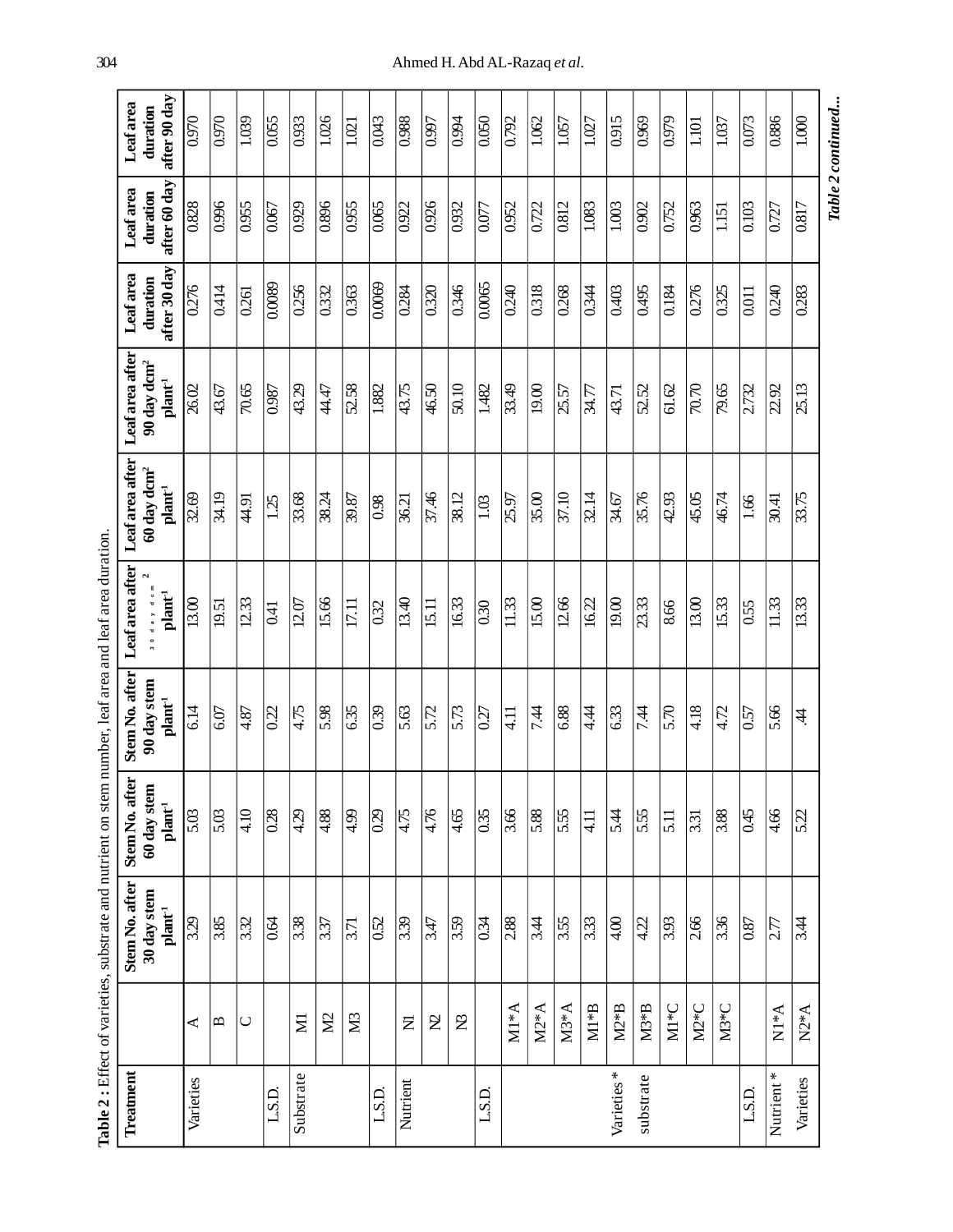Table 2 continued... *Table 2 continued...*

| Table 2 continued |       |        |                    |       |         |         |      |          |                                |            |
|-------------------|-------|--------|--------------------|-------|---------|---------|------|----------|--------------------------------|------------|
| 1237              | 0.881 | 0.276  | 28.50              | 45.28 | 13.00   | 6.33    | 5.66 | 3.33     | N3*M3*A                        |            |
| 1.104             | 0.841 | 0.297  | 25.61              | 37.98 | 14.00   | 7.33    | 5.66 | 4.00     | N2*M3*A                        |            |
| 0.829             | 0.713 | 0.233  | 2.59               | 28.05 | 11.00   | 7.00    | 5.33 | 3.33     | $N1*M3*A$                      |            |
| $1.011$           | 0.760 | 0.339  | 19.79              | 31.63 | 16.00   | 8.00    | 5.66 | 3.66     | N3*M2*A                        |            |
| 1.079             | 0.672 | 0.318  | 16.65              | 35.84 | 15.00   | 7.66    | 6.33 | 3.33     | N2*M2*A                        |            |
| 1.094             | 0.734 | 0.297  | 20.55              | 37.52 | $14.00$ | 6.66    | 5.66 | 3.33     | N1*M2*A                        |            |
| 0.824             | 1.183 | 0.297  | 41.72              | 24.80 | 14.00   | 4.66    | 4.33 | 4.00     | N3*M1*A                        | Varieties  |
| 0.816             | 0.937 | 0.233  | 33.15              | 27.43 | $11.00$ | 4.33    | 3.66 | 3.00     | $N2*M1*A$                      | substrate* |
| 0.736             | 0.735 | 0.191  | 25.60              | 25.67 | 9.00    | 3.33    | 3.00 | $1.66\,$ | $N^*MM^*A$                     | Nutrient*  |
| 0.081             | 0.124 | 0.011  | 2.718              | 1.71  | 0.52    | 0.53    | 0.56 | 0.69     |                                | L.S.D.     |
| 1.104             | 0.873 | 0.389  | 55.48              | 42.84 | 18.33   | 5.34    | 4.90 | 3.70     | N <sub>3</sub> *M <sub>3</sub> |            |
| 1.066             | 0.999 | 0.375  | 52.67              | 39.99 | 17.66   | 6.4     | 5.16 | 3.95     | $N2*M3$                        |            |
| 0.892             | 0.993 | 0.325  | 49.58              | 36.78 | 15.33   | 6.66    | 4.92 | 3.48     | $N1*M3$                        |            |
| 0.921             | 0.873 | 0.360  | 46.77              | 37.96 | $17.00$ | 6.55    | 5.07 | 3.60     | $N3*MD$                        |            |
| 1.017             | 0.865 | 0.332  | 43.65              | 38.51 | 15.66   | 6.29    | 5.02 | 3.14     | N <sub>2</sub> *M <sub>2</sub> |            |
| 1.139             | 0.950 | 0.304  | 42.98              | 38.25 | 14.33   | 5.11    | 4.55 | 3.36     | N <sub>1</sub> *M <sub>2</sub> |            |
| 0.958             | 1.048 | 0.290  | 48.03              | 33.58 | 13.66   | 4.70    | 4.00 | 3.49     | $N3*M1$                        |            |
| 0.907             | 0.914 | 0.254  | 43.17              | 33.88 | 12.00   | 4.4     | 4.11 | 3.33     | N <sub>2</sub> *M <sub>1</sub> | substrate  |
| 0.933             | 0.824 | 0.224  | 38.68              | 33.58 | 10.55   | 5.11    | 4.77 | 3.33     | $N1*$ M1                       | Nutrient*  |
| 0.082             | 0.120 | 0.0114 | 2.209              | 1.74  | 0.53    | 0.42    | 0.54 | 0.71     |                                | L.S.D.     |
| 0.992             | 0.980 | 0.297  | 73.63              | 45.47 | 14.00   | 4.42    | 3.52 | 3.12     | $N3*C$                         |            |
| 1.018             | 0.976 | 0.268  | $\overline{10.72}$ | 44.62 | 12.66   | 5.07    | 4.41 | 3.76     | N <sub>2</sub> *C              |            |
| $1.107$           | 0.911 | 0.219  | 67.61              | 44.63 | 10.33   | 5.11    | 4.36 | 3.07     | $\frac{1}{2}$                  |            |
| 0.967             | 0.873 | 0.438  | 46.65              | 35.00 | 20.66   | е.<br>4 | 522  | 4.00     | $N3*B$                         |            |
| 0.972             | 0.986 | 0.410  | 43.64              | 34.01 | 19.33   | 5.66    | 4.66 | 3.22     | $N2*B$                         |            |
| 0.971             | 1.129 | 0.394  | 40.72              | 33.57 | 18.55   | 6.11    | 5.22 | 4.33     | β*R<br>Σ                       |            |
| 1.024             | 0.941 | 0.304  | 30.01              | 33.90 | 14.33   | 6.33    | 5.22 | 3.66     | $N3*A$                         |            |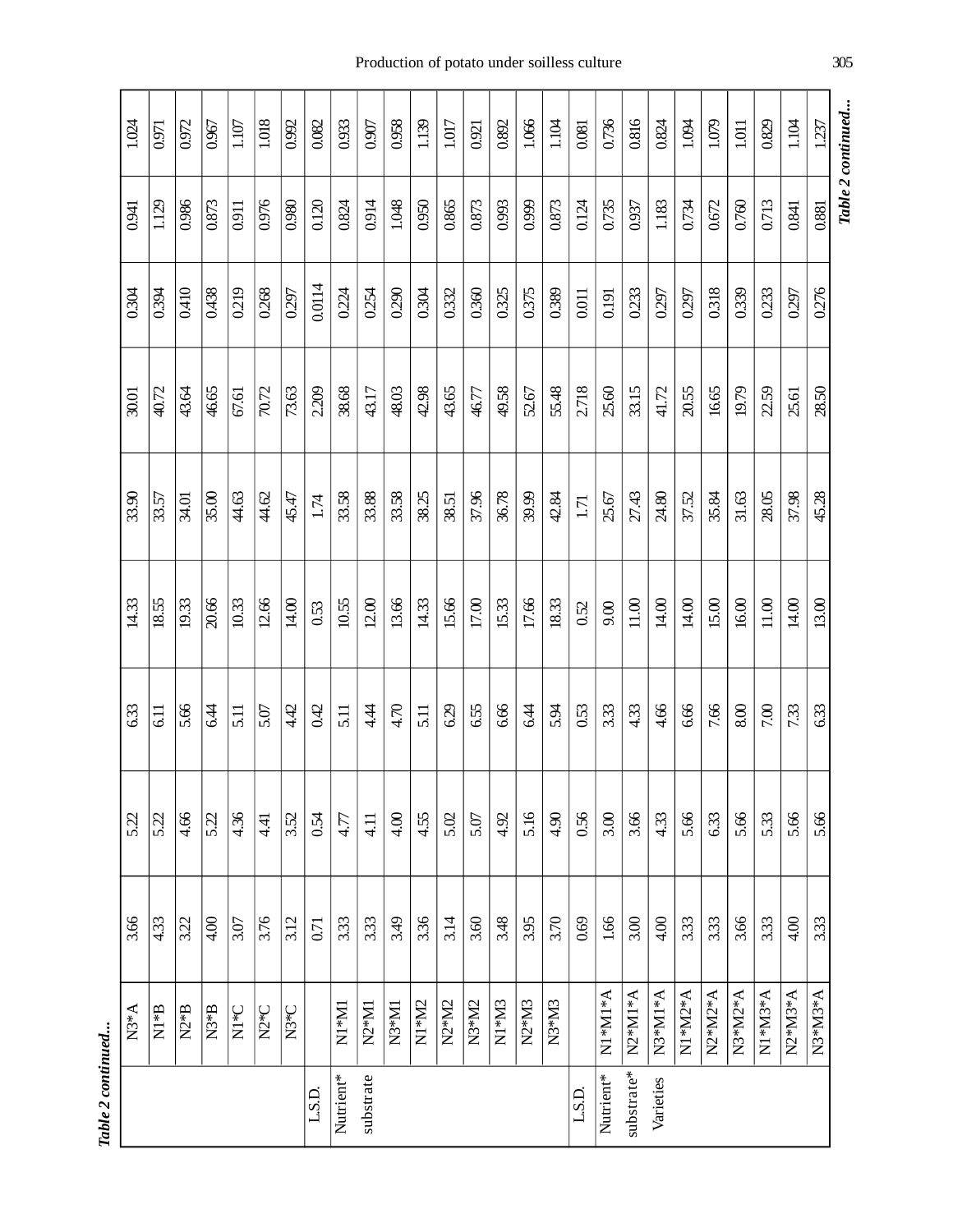| 1.005                               | 1.027     | 1.048     | 1.093   | 0.878   | 0.774   | 0.815   | 1.013   | 1.081   | 1.058   | 0.878   | 1.001   | 1.229   | 1.094   | 0.979   | 1.033   | 1.083   | 0.994   | 0.081  |
|-------------------------------------|-----------|-----------|---------|---------|---------|---------|---------|---------|---------|---------|---------|---------|---------|---------|---------|---------|---------|--------|
| 1.007                               | 1.078     | 1.163     | 1.249   | 0.944   | 0.817   | 1.130   | 0.935   | 0.640   | 0.731   | 0.727   | 0.799   | 0.867   | 0.979   | 1.042   | 1.135   | 1.221   | 1.098   | 0.212  |
| 0.332                               | 0.339     | 0.360     | 0.382   | 0.403   | 0.424   | 0.467   | 0.488   | 0.530   | 0.148   | 0.191   | 0.212   | 0.233   | 0.276   | 0.318   | 0.276   | 0.339   | 0.360   | 0.0193 |
| 31.77                               | 34.76     | 37.79     | 40.82   | 43.53   | 46.76   | 49.56   | 52.61   | 55.39   | 58.68   | 61.59   | 64.59   | 67.55   | 70.77   | 73.77   | 76.60   | 79.79   | 82.55   | 4414   |
| 31.68                               | 32.39     | 32.36     | 33.47   | 34.48   | 36.08   | 35.57   | 35.16   | 36.57   | 43.40   | 41.81   | 43.57   | 43.77   | 45.21   | 46.18   | 46.73   | 46.82   | 46.67   | 2.97   |
| 15.66                               | 16.00     | 17.00     | 18.00   | 19.00   | 20.00   | 2.00    | 23.00   | 25.00   | 7.00    | 9.00    | $10.00$ | $11.00$ | 13.00   | 15.00   | 13.00   | 16.00   | 17.00   | 0.91   |
| 5.66                                | 333       | 4.33      | 4.66    | 6.66    | 7.66    | 8.00    | 7.00    | 7.33    | 6.33    | 5.66    | 5.10    | 4.00    | 4.54    | 4.00    | 5.00    | 5.00    | 4.18    | 0.85   |
| 5.66                                | 3.00      | 3.66      | 4.33    | 5.66    | 6.33    | 5.66    | 5.33    | 5.66    | 5.66    | 5.66    | 4.00    | 3.66    | 3.06    | 3.21    | 3.76    | 4.50    | 3.37    | 696    |
| 4.66                                | 2.00      | 3.33      | 4.33    | 3.66    | 4.00    | 4.00    | 4.00    | 4.66    | 3.66    | 5.00    | 3.14    | 2.43    | 2.4     | 3.13    | 3.13    | 3.86    | 3.10    | 1.19   |
| $\mathbf{N}1*\mathbf{M}*\mathbf{B}$ | $N2*M1*B$ | $N3*M1*B$ | N1*M2*B | N2*M2*B | N3*M2*B | N1*M3*B | N2*M3*B | N3*M3*B | N1*M1*C | N2*M1*C | N3*M1*C | N1*M2*C | N2*M2*C | N3*M2*C | N1*M3*C | N2*M3*C | N3*M3*C |        |
|                                     |           |           |         |         |         |         |         |         |         |         |         |         |         |         |         |         |         | L.S.D. |

Table 2 continued... *Table 2 continued...*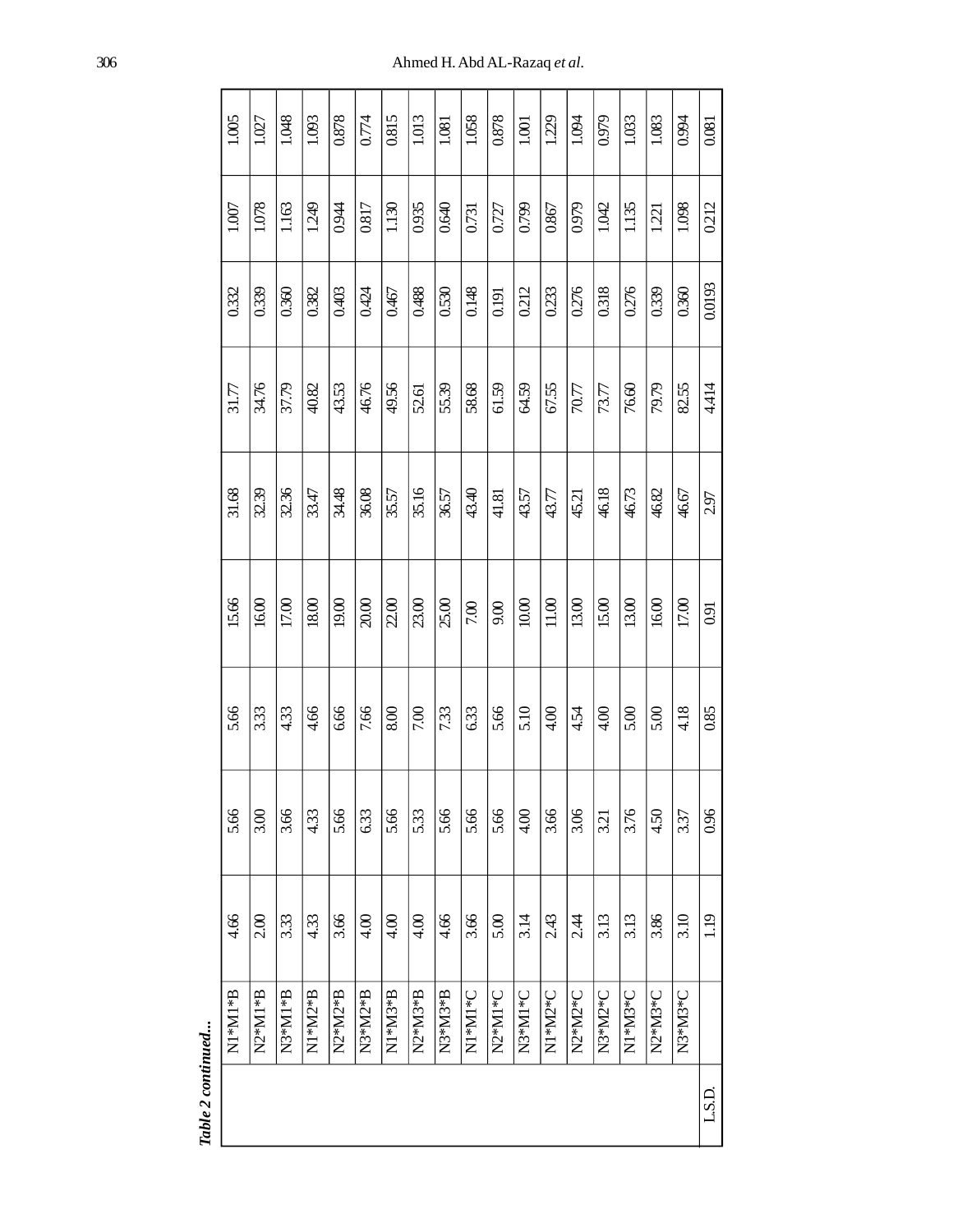6.48, 5.43 and 5.32 tuber plant-1, respectively, compared with 3.89, 4.85, and 4.85 tuber plant<sup>-1</sup> in C variety  $M2$ substrate, and N3 nutrient. The M3×A, N2×A and N1×M1 interaction treatments gave higher plant tuber of 6.57, 6.63, and 5.87 tuber plant<sup>-1</sup>, respectively as compared with 3.81, 3.73, and 4.70 tuber plant<sup>-1</sup> in M2×C, N2×C and N3×M2, respectively. The N1×M3×A interaction treatment gave higher plant tuber of  $6.90$  tuber plant<sup>-1</sup> when compared with  $3.35$  in  $N2\times M1\times C$  treatment. The C, M2 and N2 significantly increased plant yield which gave 544.7, 540.7, and 538.8 g plant<sup>-1</sup> as compared with 500.0, 510.7 and 518.2 g plant-1 in A variety, M1 substrate and N3 nutrient, respectively. Moreover, M2×C, N3×B and N1×M2 interaction treatments gave higher yield at 569.1, 562.5 and  $548.4$  g plant<sup>-1</sup> as compared with least means in M1×A, N3×A and N3×M1 which gave 486.1, 445.0 and 493.6 g plant<sup>-1</sup>. The N3×M3×B treatment gave higher plant yield of  $586.0$  g plant<sup>-1</sup> as compared with 422.1 g plant<sup>-1</sup> in N3×M1×A treatment. The C variety, M3 substrate and N3 nutrient showed significant increase in tuber dry weight and recorded 18.16, 17.52 and 17.26 g plant<sup>-1</sup>, respectively as compared with 15.40, 16.30 and 16.40 g plant<sup>-1</sup> in A variety, M1 substrate, and N1 nutrient. The two way interaction treatments of M1 $\times$ C, N3 $\times$ C and N3 $\times$ M3 gave higher tuber's dry weight and yielded 17.93, 18.36, and 17.92 g plant<sup>-1</sup> as compared with 14.88, 14.59 and 15.18 g plant<sup>-1</sup> in M1 $\times$ A,  $N1\times A$  and  $N1\times M1$  treatment, respectively while N3×M3×C treatment gave higher dry weight of potato tuber which reached 20.40 g plant<sup>-1</sup> as compared with 12.22 g plant<sup>-1</sup> in N1×M1×A treatment (Table 3). Potato varieties (Arizona, Pekaro and *rivera*) chosen in this study differed in their response to our proposed factors (substrate, nutrient) and clearly reflected on the number of stems, leaf area, and leaf area duration which can be related to the genetic makeup of these varieties. The N2 showed a significant effect on plant growth and can be attributed to its constitution of organic carbon and nitrogen in addition to a vast number of amino acids. This unique complex can promote auxin's production through the production of tryptophan where it considers a precursor for the naturally occurred auxin called indol acetic acid (IAA). The IAA plays an important role in increasing cell division and elongation and hence increasing plant height. Subsequently, nitrogen also participates in the synthesis of plant pigments including chlorophyll and therefore, increases photosynthesis efficiency which reflected on the number of leaves and the leaf area. Research

parameters affected by the research factors appeared in plant tuber's number, plant yield, and tuber's dry weight which corresponded to their adaption to the surrounding environment. Research parameters differed in their response to the substrate especially M3 where a positive effect appears in the vegetative growth due to its constitution of equal ratio of horse manure and sand, thus, nutrients and aeration condition were adopted. Rough texture of our suggested substrate is important for water movement and root exploration. This clearly reflected on increasing plant height, dry weight, and leaf chlorophyll content hence increasing photosynthesis which accumulate carbohydrates and promote plant growth. As exhibited by Ali (2015), same substrate increased stem number, leaf area, and leaf area duration and was attributed to the substrate's effectiveness in terms of water and nutrient supply. The addition of organic matter to growing media will increase root aeration and it can also play a significant role in nutritional contribution to the soil mixture. In addition, heat will be generated due to the decomposition of organic substances and therefore, warming the soil which creates a preferential condition in the rhizosphere for increasing root biomass.

Potato varieties differed in nitrogen, phosphorus, and potassium accumulation in their leaves and that is attributed to their different genotypes. The N3 substrate increased leaves nitrogen and potassium percentage and therefore increased the vegetative parameters under investigation. Positive effect of M1 substrate (sand granules only) gave the highest tubers count due to the reduced mechanical resistance which help stolon formation and increased aeration. Nevertheless, M2 substrate gave higher vegetative growth which resulted in increased photosynthesis efficiency and lead to accumulate more carbohydrates in the tubers.

Highest plant height in N2 nutrient may be related to its contribution of organic nitrogen, organic carbon, and amino acids to the soil where root had spread and ready to absorb nutrient and increased vegetative growth parameters. Organic nutrient had the highest vegetative growth, shading percentage, and higher plant elongation because of the reduced auxin and gibberellin oxidation [Mumtaz *et al.* (1999)]. On the other hand, nitrogen promotes auxin production and protein synthesis which encourage cell division and elongation and elevate plant height [Sharake and Al-Khader (1985)]. Nitrogen indirectly increased photosynthesis which promotes energy for cell division and elongation [Taiz and Zeiger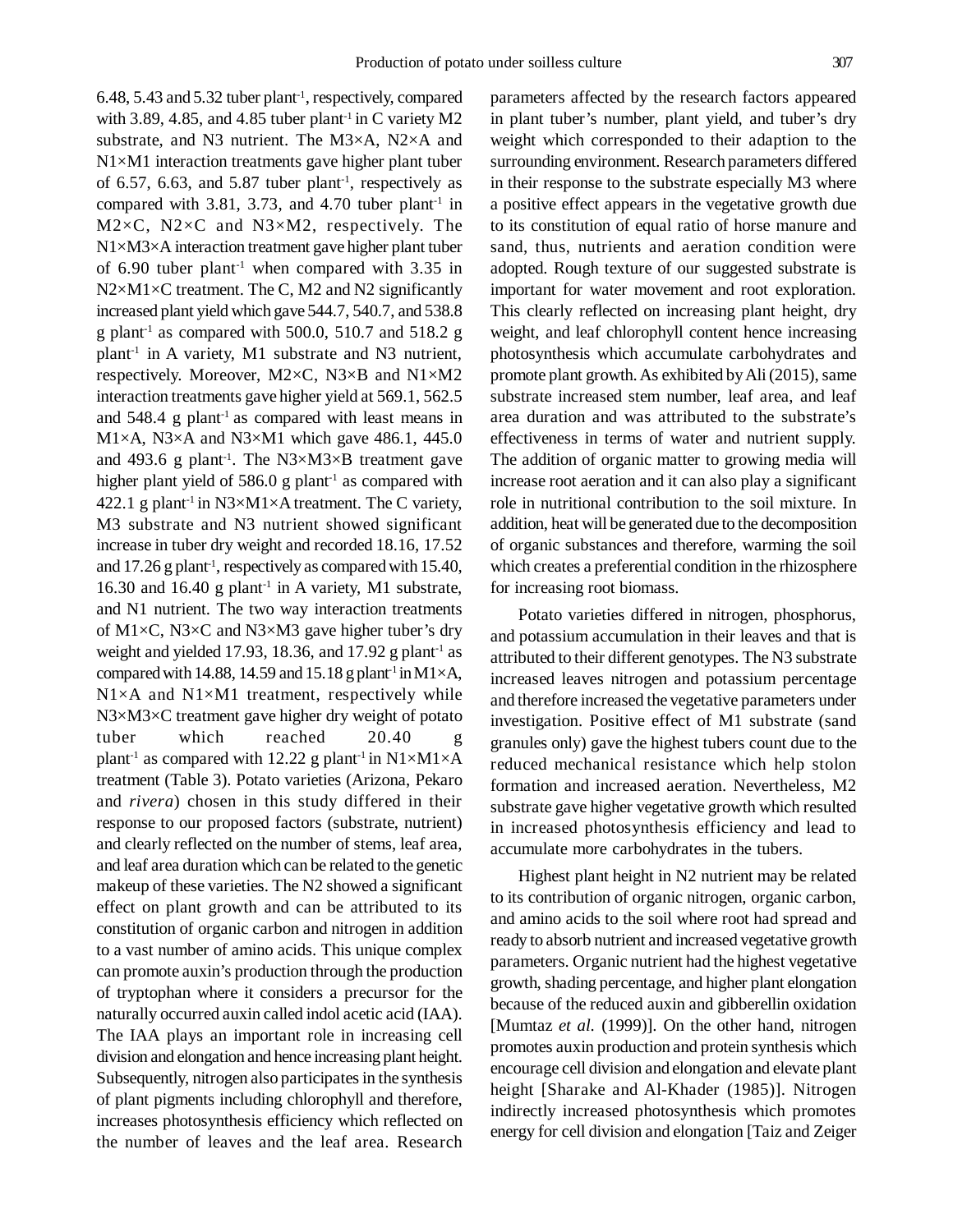Table 3 : Effect of varieties, substrate and nutrient in leaves nutrient percentage and yield characters.

| <b>Treatment</b>    |                | $\mathbf{N}\%$ | $P\%$ | $\mathbf{K}^{0}\!/\!_{\mathbf{0}}$ | <b>Tuber number</b><br>tuber plant-1 | Plant yield g<br>plan <sup>1</sup> | Tuber dry<br>weight g tuber $1$ |
|---------------------|----------------|----------------|-------|------------------------------------|--------------------------------------|------------------------------------|---------------------------------|
| varieties           | $\mathbf{A}$   | 1.93           | 0.62  | 3.13                               | 6.48                                 | 500.0                              | 15.40                           |
|                     | $\, {\bf B}$   | 2.06           | 0.59  | 3.40                               | 4.84                                 | 536.8                              | 16.98                           |
|                     | $\overline{C}$ | 2.51           | 0.45  | 3.56                               | 3.89                                 | 544.7                              | 18.16                           |
| L.S.D.              |                | 0.13           | 0.12  | 0.21                               | 0.29                                 | 33.31                              | 0.22                            |
| substrate           | M1             | 2.03           | 0.55  | 3.17                               | 5.43                                 | 510.7                              | 16.30                           |
|                     | M2             | 2.13           | 0.55  | 3.38                               | 4.85                                 | 540.7                              | 16.73                           |
|                     | M <sub>3</sub> | 2.33           | 0.55  | 3.54                               | 4.92                                 | 530.1                              | 17.52                           |
| L.S.D.              |                | 0.05           | 0.05  | 0.09                               | 0.34                                 | 5.57                               | 0.49                            |
| Nutrient            | N1             | 2.00           | 0.54  | 3.25                               | 5.32                                 | 524.5                              | 16.40                           |
|                     | N2             | 2.24           | 0.47  | 3.36                               | 5.02                                 | 538.8                              | 16.89                           |
|                     | N3             | 2.26           | 0.64  | 3.48                               | 4.86                                 | 518.2                              | 17.26                           |
| L.S.D.              |                | 0.08           | 0.09  | 0.14                               | 0.27                                 | 39.20                              | 0.57                            |
| Varieties*substrate | $M1*A$         | 1.95           | 0.55  | 2.97                               | 6.43                                 | 486.1                              | 14.88                           |
|                     | $M2*A$         | 1.94           | 0.65  | 3.25                               | 6.44                                 | 514.6                              | 15.61                           |
|                     | $M3*A$         | 1.91           | 0.65  | 3.17                               | 6.57                                 | 499.2                              | 15.71                           |
|                     | $M1*B$         | 1.90           | 0.68  | 3.17                               | 5.97                                 | 526.2                              | 16.07                           |
|                     | $M2*B$         | 1.86           | 0.53  | 3.28                               | 4.31                                 | 538.2                              | 17.0                            |
|                     | $M3*B$         | 2.41           | 0.54  | 3.75                               | 4.23                                 | 546.0                              | 17.87                           |
|                     | $M1*C$         | 2.25           | 0.42  | 3.37                               | 3.89                                 | 519.7                              | 17.93                           |
|                     | $M2*C$         | 2.59           | 0.46  | 3.62                               | 3.81                                 | 569.1                              | 17.57                           |
|                     | $M3*C$         | 2.68           | 0.47  | 3.70                               | 3.97                                 | 545.2                              | 18.98                           |
| L.S.D.              |                | 0.13           | 0.12  | 0.22                               | 0.52                                 | 55.19                              | 0.71                            |
| Nutrient*Varieties  | $N1*A$         | 1.71           | 0.48  | 2.87                               | 6.50                                 | 517.8                              | 14.59                           |
|                     | $N2*A$         | 2.12           | 0.49  | 3.15                               | 6.63                                 | 537.2                              | 15.35                           |
|                     | $N3*A$         | 1.96           | 0.87  | 3.36                               | 6.31                                 | 445.0                              | 16.26                           |
|                     | $N1*B$         | 1.87           | 0.67  | 3.45                               | 5.33                                 | 510.8                              | 16.76                           |
|                     | $N2*B$         | 2.03           | 0.46  | 3.31                               | 4.70                                 | 537.1                              | 17.05                           |
|                     | $N3*B$         | 2.27           | 0.63  | 3.45                               | 4.48                                 | 562.5                              | 17.14                           |
|                     | $\rm N1^*C$    | 2.41           | 0.46  | 3.45                               | 4.13                                 | 544.8                              | 17.85                           |
|                     | $N2*C$         | 2.56           | 0.46  | 3.61                               | 3.73                                 | 542.0                              | 18.27                           |
|                     | $N3*C$         | 2.55           | 0.43  | 3.64                               | 3.81                                 | 547.2                              | 18.36                           |
| L.S.D.              |                | 0.16           | 0.16  | 0.26                               | 0.44                                 | 60.42                              | 0.82                            |
| Nutrient*substrate  | $N1*M1$        | 1.77           | 0.50  | 2.90                               | 5.87                                 | 502.3                              | 15.18                           |
|                     | $N2*M1$        | 2.09           | 0.46  | 3.22                               | 5.29                                 | 536.1                              | 15.81                           |
|                     | $N3*M1$        | 2.24           | 0.70  | 3.39                               | 5.14                                 | 493.6                              | 17.90                           |
|                     | $N1*M2$        | 2.04           | 0.60  | 3.35                               | 4.99                                 | 548.4                              | 16.92                           |
|                     | $N2*M2$        | 2.21           | 0.46  | 3.36                               | 4.86                                 | 540.6                              | 17.32                           |

*Table 3 continued...*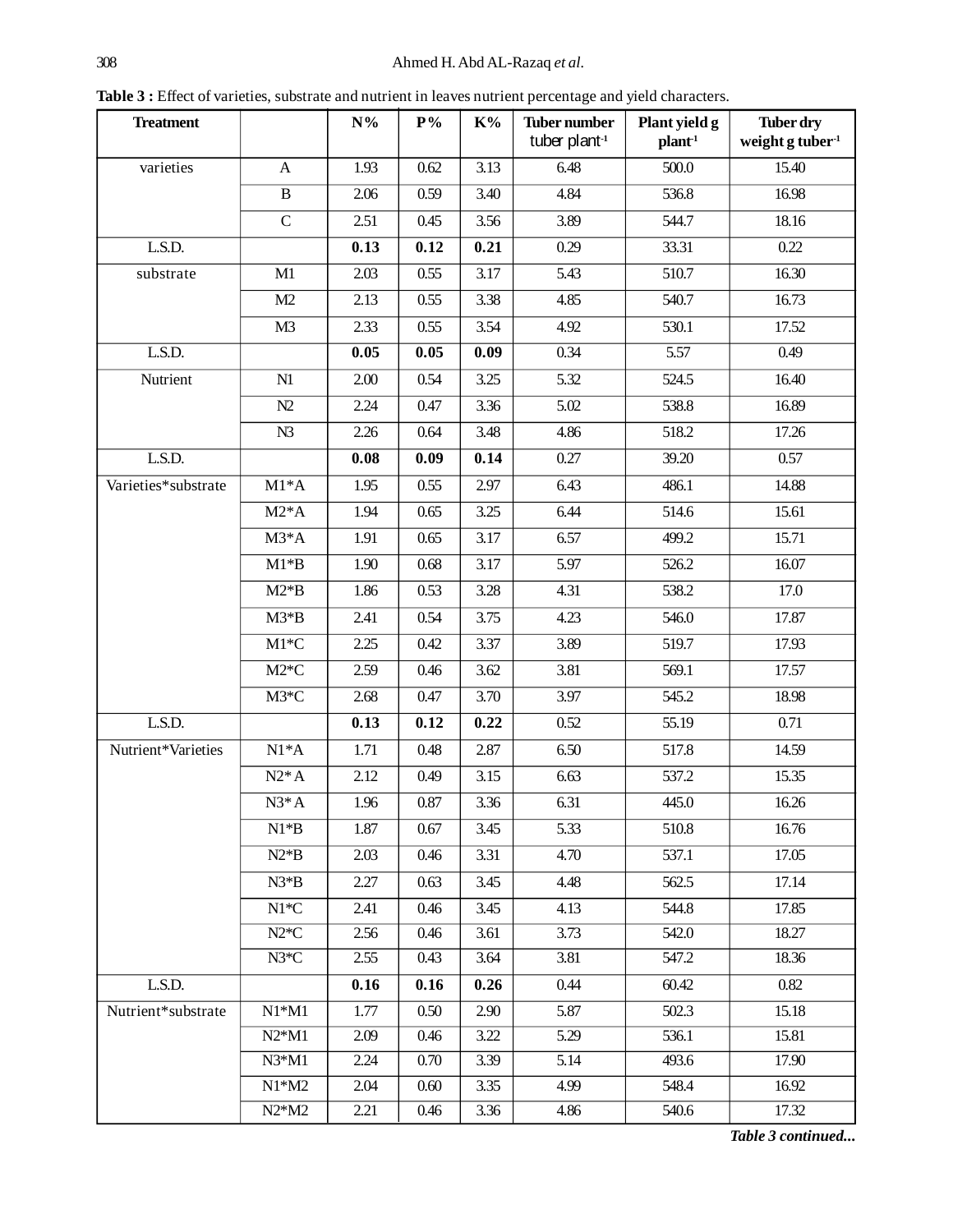|                    | $N3*M2$   | 2.14 | 0.57 | 3.45  | 4.70 | 532.9  | 15.95 |
|--------------------|-----------|------|------|-------|------|--------|-------|
|                    | $N1*M3$   | 2.19 | 0.51 | 3.52  | 5.10 | 522.7  | 17.09 |
|                    | $N2*M3$   | 2.41 | 0.50 | 3.49  | 4.91 | 539.6  | 17.55 |
|                    | $N3*M3$   | 2.40 | 0.65 | 3.61  | 4.75 | 528.1  | 17.92 |
| L.S.D.             |           | 0.13 | 0.13 | 0.22  | 0.50 | 44.02  | 0.92  |
| Nutrient*Substrate | $N1*M1*A$ | 1.48 | 0.26 | 2.26  | 6.23 | 482.4  | 12.22 |
| *Varieties         | $N2*M1*A$ | 2.13 | 0.52 | 3.19  | 6.69 | 553.9  | 14.42 |
|                    | $N3*M1*A$ | 2.23 | 0.87 | 3.45  | 6.38 | 422.1  | 18.00 |
|                    | $N1*M2*A$ | 1.86 | 0.61 | 13.16 | 6.37 | 572.2  | 15.95 |
|                    | $N2*M2*A$ | 2.14 | 0.49 | 3.16  | 6.59 | 510.6  | 15.65 |
|                    | $N3*M2*A$ | 1.81 | 0.85 | 3.42  | 6.35 | 461.1  | 15.24 |
|                    | $N1*M3*A$ | 1.81 | 0.59 | 3.19  | 6.90 | 498.9  | 15.61 |
|                    | $N2*M3*A$ | 2.09 | 0.47 | 3.11  | 6.61 | 547.0  | 15.99 |
|                    | $N3*M3*A$ | 1.83 | 0.89 | 3.20  | 6.19 | 451.7  | 15.55 |
|                    | $N1*M1*B$ | 1.74 | 0.77 | 3.26  | 6.74 | 500.8  | 15.66 |
|                    | $N2*M1*B$ | 1.86 | 0.43 | 3.09  | 5.82 | 536.7  | 15.47 |
|                    | $N3*M1*B$ | 2.10 | 0.86 | 3.17  | 5.36 | 541.1  | 17.10 |
|                    | $N1*M2*B$ | 1.69 | 0.74 | 3.31  | 4.91 | 504.3  | 16.45 |
|                    | $N2*M2*B$ | 1.81 | 0.43 | 3.22  | 4.14 | 550.0  | 18.05 |
|                    | $N3*M2*B$ | 2.09 | 0.42 | 3.33  | 3.88 | 560.3  | 16.50 |
|                    | $N1*M3*B$ | 2.18 | 0.51 | 3.77  | 4.36 | 527.3  | 18.17 |
|                    | $N2*M3*B$ | 2.41 | 0.53 | 3.63  | 4.13 | 524.7  | 17.63 |
|                    | $N3*M3*B$ | 2.64 | 0.60 | 3.86  | 4.20 | 586.0  | 17.82 |
|                    | $N1*M1*C$ | 2.10 | 0.47 | 3.17  | 4.65 | 523.7  | 17.67 |
|                    | $N2*M1*C$ | 2.28 | 0.42 | 3.40  | 3.35 | 517.7  | 17.53 |
|                    | N3*M1*C   | 2.38 | 0.39 | 3.54  | 3.68 | 517.7  | 18.59 |
|                    | $N1*M2*C$ | 2.56 | 0.46 | 3.57  | 3.70 | 568.7  | 18.37 |
|                    | $N2*M2*C$ | 2.69 | 0.46 | 3.70  | 3.85 | 561.3  | 18.25 |
|                    | N3*M2*C   | 2.53 | 0.45 | 3.60  | 3.87 | 577.3  | 16.09 |
|                    | N1*M3*C   | 2.58 | 0.45 | 3.61  | 4.04 | 542.0  | 17.51 |
|                    | N2*M3*C   | 2.72 | 0.49 | 3.72  | 4.00 | 547.0  | 19.04 |
|                    | N3*M3*C   | 2.74 | 0.46 | 3.77  | 3.88 | 546.7  | 20.40 |
| L.S.D.             |           | 0.24 | 0.25 | 0.41  | 0.83 | 108.49 | 1.54  |

*Table 3 continued...*

(2006)]. This was observed from the positive correlation between plant height and leaf area (.454\*\*), highest chlorophyll content and leaves nitrogen percentage (correlation factor .592\*\*) and leaf area and leaf number until 90 days (.340\*\*). Our results showed that N1 significantly increased tuber's number because the tuber haven't osmatic pressure which increased cell division and increased rhizome number. The N2 increased plant's yield, which has organic nutrient and its effect on

nutrient accumulation in vegetative system and sent it to tuber and increased its weight (Table 2) belongs to plant height and dry weight which appeared in correlation factor (0.362\*\*) between plant dry weight and tuber yield, Tuber dry weight in N3 nutrient belongs to higher nutrient supplier ensures that from correlation factor (Table 4) between leaves N and K % and tuber dry weight  $(0.612^{**}, 0.573^{**})$ , respectively.

## **4. Conclusion and Recommendations**